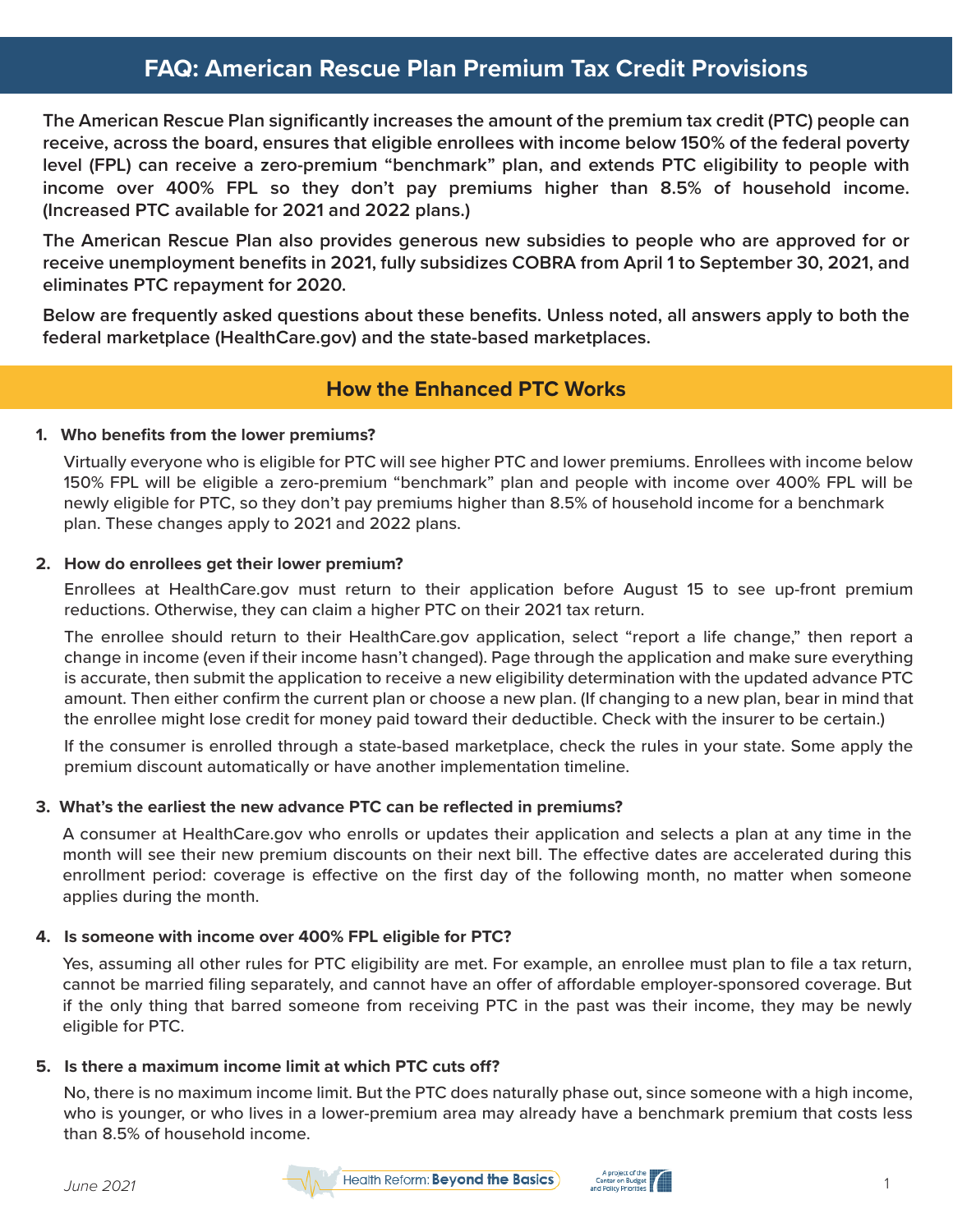# **How the Enhanced PTC Works**

#### **6. Does the 8.5% cap on premiums apply to the whole family?**

Yes. For people with income over 400% FPL, the 8.5% premium cap covers the entire family, just as people with income below 400% FPL have premiums for the entire family capped by a percentage of their income.

**7. If an enrollee had an income data matching issue (DMI) when they initially enrolled, and now they revisit their application to get the premium discount, will they need to clear the same DMI again?**

No. An enrollee that cleared a DMI for 2021 and has the same income as previously verified will not generate a new DMI. However, if the enrollee makes income changes in their application, a new DMI might be generated, requiring documentation to resolve.

8. If someone is offered affordable employer-sponsored coverage or files taxes as married filing separately, can  **they get the premium reduction even though they weren't previously eligible for PTC?** 

No. Those PTC rules remain the same. Married people who file separately (except in cases of spousal abuse or abandonment), people who declare they will not file a tax return, and families with an affordable offer of employer-sponsored coverage are still barred from receiving PTC.

**9.** Does the affordability threshold for employer-sponsored coverage also fall from 9.83% of income to 8.5% of  **income?**

No. The employer affordability threshold hasn't changed. A family is considered to have an affordable offer of employer-sponsored coverage if the premium for employee-only coverage is less than 9.83% of household income.

### **10. Can an existing enrollee update their application to increase PTC after the HealthCare.gov special enrollment period ends August 15th?**

Yes. After the end of the special enrollment period on August 15, a person can get their lower premiums by reporting a change in income (even if income is the same), but they won't be able to change plans unless they qualify for a different special enrollment period, such as for losing job-based health coverage. (If you are enrolled through a state-based marketplace, check the special enrollment period dates and rules in your state.)

### **11. Is the new advance child tax credit, starting this year, considered income that must be reported to the marketplace as cash assistance?**

No. The American Rescue Plan increases the child tax credit and makes it available in advance. The child tax credit, including the advance portion, is not included in income.

#### **12. Are unemployment benefits counted as income?**

Yes. All unemployment benefits are income that should be included on marketplace applications. (ARP excluded up to \$10,200 in unemployment compensation from income for tax year 2020, but that rule does not apply to other years and so does not affect projected income for APTC purposes in 2021.)

Previously, when applicants entered UC as current month income, HealthCare.gov automatically subtracted \$300 per week of federal pandemic unemployment compensation (FPUC) to make the Medicaid and CHIP determination (as required by ARP), but used the entire amount for the APTC determination. However, most HealthCare.gov states no longer distribute FPUC, so HealthCare.gov is changing the process.

If you're in a state that still distributes the \$300 per week federal pandemic unemployment compensation (FPUC), you need to subtract \$300 per week when entering the current month's income. As of July 1, these states are still distributing FPUC: Delaware, Hawaii, Illinois, Kansas, Michigan, North Carolina, and Wisconsin.



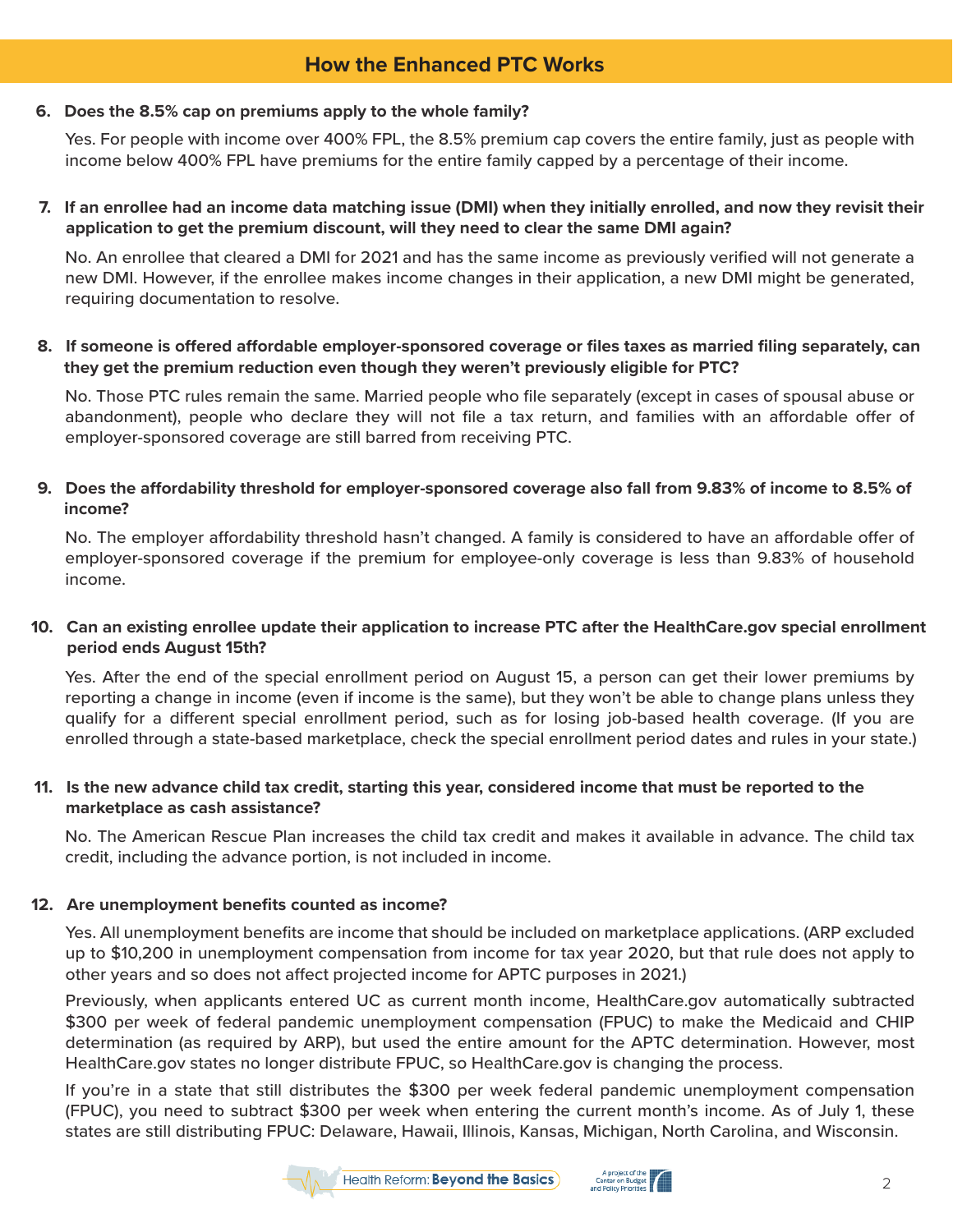# **How the Enhanced PTC Works**

**13. Is the stimulus payment included as income on the marketplace application?**

No. Stimulus payments are not income and should not be included.

14. Does this change the rule that determines the affordability of family employer-sponsored coverage by the  **employee-only premium ("family glitch")?**

No. Fixing the family glitch would require a legislative or regulatory change.

#### **15. Will HealthCare.gov communicate with consumers on what they need to do?**

HealthCare.gov is reaching out to existing enrollees on a regular basis and is investing \$100 million in outreach and marketing to explain the lower premiums to existing and new enrollees.

# **Marketplace Subsidies for People Approved for Unemployment Compensation (UC)**

#### **1. What is the new benefit for someone who is approved for unemployment compensation (UC)?**

People who receive, or are approved to receive, UC for any length of time in 2021 will have their income counted as no higher than 133% FPL for the entire year in calculating the PTC (including at reconciliation) and the cost-sharing reduction (CSR) level. This makes them eligible for a zero-premium benchmark plan, after PTC, and the maximum cost-sharing reductions for the entire year. Actual income is still used to determine the affordability of employer-sponsored coverage and for Medicaid and CHIP eligibility.

#### **2. How will consumers get the new benefit in HealthCare.gov?**

New enrollees that list UC as a source of income in the current month will automatically receive the enhanced APTC and CSR. If they don't list UC in the current month, they'll be asked whether they've received UC at any point in 2021 after they enter all other income.

Existing enrollees who list UC as a source of current month income should come back to HealthCare.gov to update their application to receive the enhanced APTC and CSR. Enter the application and select Report a Life Change. Enrollees who previously entered UC as a source of the current month income should go through the application and make any other needed updates. When they resubmit their application, they will receive the enhanced APTC and CSR, if they otherwise qualify for APTC. Returning enrollees who do not enter UC as part of their current month income will be asked if they've received or been approved to receive UC this year. This question will appear after they enter all other income.

#### **3. When can consumers get this new benefit in HealthCare.gov?**

This functionality is live in the HealthCare.gov application as of July 1. Enrollees who do not return to their application, but received or were approved to receive UC in 2021, will get the enhanced PTC on their tax return. (Check with your state-based marketplace for their implementation timeline.)

#### **4. Will a person who is otherwise eligible for Medicaid have a choice between PTC and Medicaid?**

No. As with the normal eligibility determination, people will first be assessed for Medicaid eligibility, then for PTC eligibility. The Medicaid assessment is based on actual income and, if the applicant is ineligible for Medicaid/CHIP, the PTC assessment will be based on income of 133% FPL. So, for example, take a family of 4 with income of \$39,000 (about 150% FPL). Enter all income on the application. The children are determined eligible for Medicaid or CHIP based on a family income of \$39,000, while the parents will likely be ineligible for Medicaid because their actual income is too high. The parents will be assessed for PTC eligibility with an income of 133% FPL.



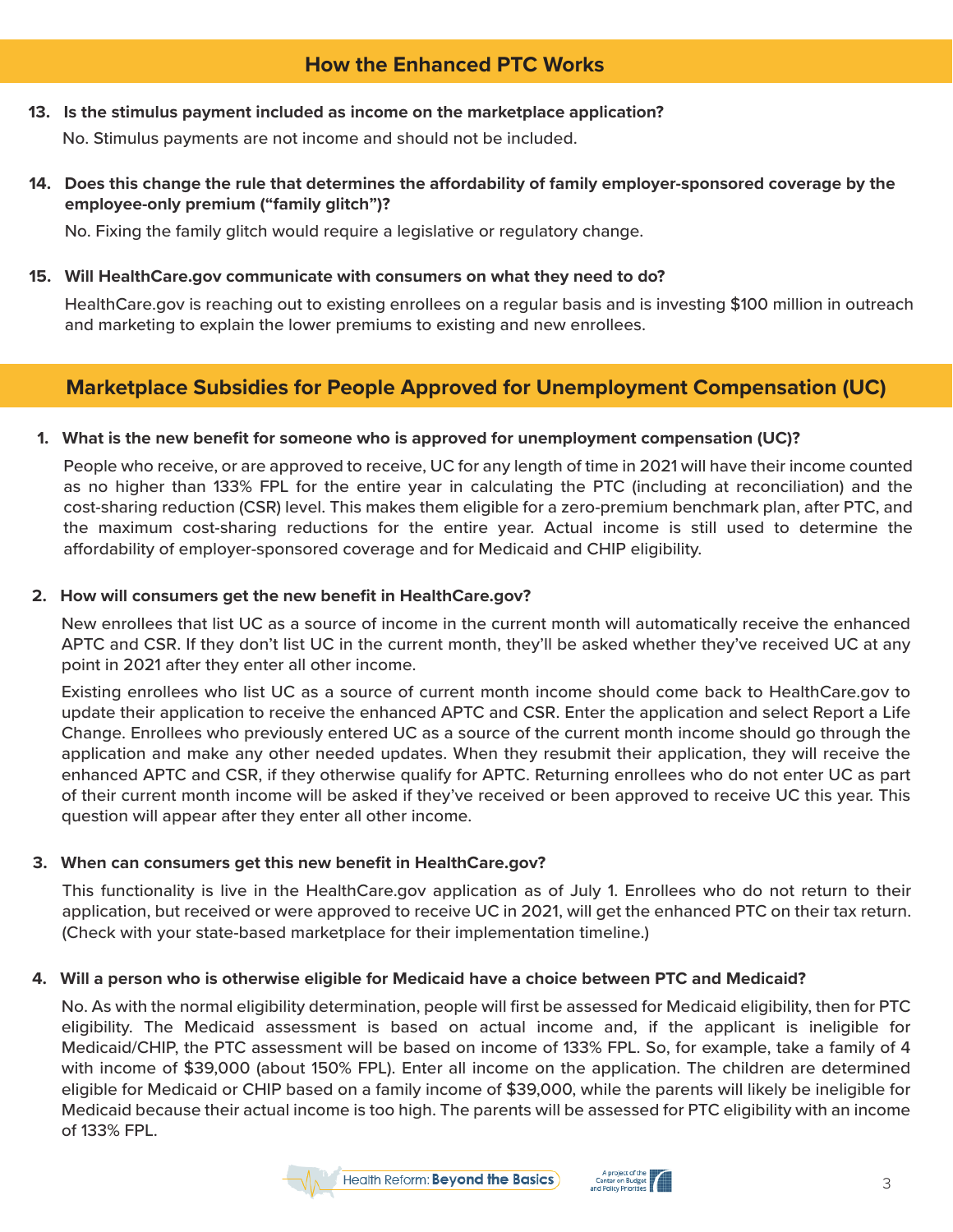# **Marketplace Subsidies for People Approved for Unemployment Compensation (UC)**

#### **5. How do you estimate yearly income for people receiving UC?**

People should estimate their income, including income from UC, as best as possible and update their application when their income changes. Accurate entry of UC is necessary to get an accurate Medicaid/CHIP eligibility determination.

#### **6. Is there a minimum dollar amount or time period a client must receive UC to qualify?**

No. The special PTC enhancement applies to consumers who receive, or are approved for, any amount of UC at any point during 2021, for at least one week.

#### **7. If someone has UC, does the enhanced PTC go back to January 1, 2021?**

All of the PTC enhancements, including those for people who received UC, will be calculated in the HealthCare.gov application on a prospective basis, but the consumer will get the additional PTC on their tax return for every month the consumer was enrolled in 2021. (Some state-based marketplaces are increasing monthly PTC going forward to make up for earlier months. Contact your Marketplace for more information.)

#### **8. What happens to someone who now has a new low-deductible variant of their silver plan but had already fulfilled their higher deductible?**

A consumer won't get money back if they've already paid more toward their deductible than required under their new lower deductible plan, but if they remain enrolled in the same plan, the excess amount paid toward their deductible, and any other cost-sharing paid, should count toward their out-of-pocket maximum. Federal rules require marketplace insurers to keep track of annual out-of-pocket spending (toward the deductible and out-of-pocket maximum) and credit enrollees who remain in that plan for the year, even if the enrollee's eligibility for cost-sharing help changes and they are enrolled in a different version of the same silver plan (with a higher or lower value). Some insurers may credit enrollees for their out-of-pocket costs if they change to a different plan from the same company. Check with the insurer to be sure.

#### **9. Will this coverage provision apply to people who received UC in 2020 but not 2021?**

No. The PTC enhancement only applies to people who are approved for or receive UC in 2021.

#### **10. How does this provision affect people with income below the poverty line in states that didn't expand Medicaid (who are in the "coverage gap")?**

People in the coverage gap will be newly eligible for PTC and cost-sharing reductions if one member is approved for or receives UC at any point in 2021. The household will effectively be deemed as having income above the poverty line. (Since eligibility for Medicaid/CHIP is still determined based on actual income, most children in those families will be eligible for Medicaid instead.)

#### **11. Is someone who receives UC in 2021, but then gets a job with employer-based coverage, still eligible for PTC?**

It depends. A person is not eligible for PTC in the months they are eligible for employer-sponsored insurance that is considered affordable (i.e., costs less than 9.83% of income for employee-only coverage). However, the person would be eligible for PTC in the months in which they were enrolled in marketplace coverage but not eligible for affordable employer-sponsored coverage.

#### **12.** If someone is offered affordable employer-sponsored coverage (ESI), is their spouse, who receives UC, still  **eligible for a zero-premium plan in the Marketplace?**

The usual rules on affordable employer coverage offers apply. If the consumer's ESI is affordable for the employee, and coverage is also offered to the spouse, the spouse cannot get PTC. (This is known as the "family glitch.") However, a spouse not offered the employer coverage could receive PTC in the marketplace. (The employee with affordable ESI would still be barred from receiving PTC.)



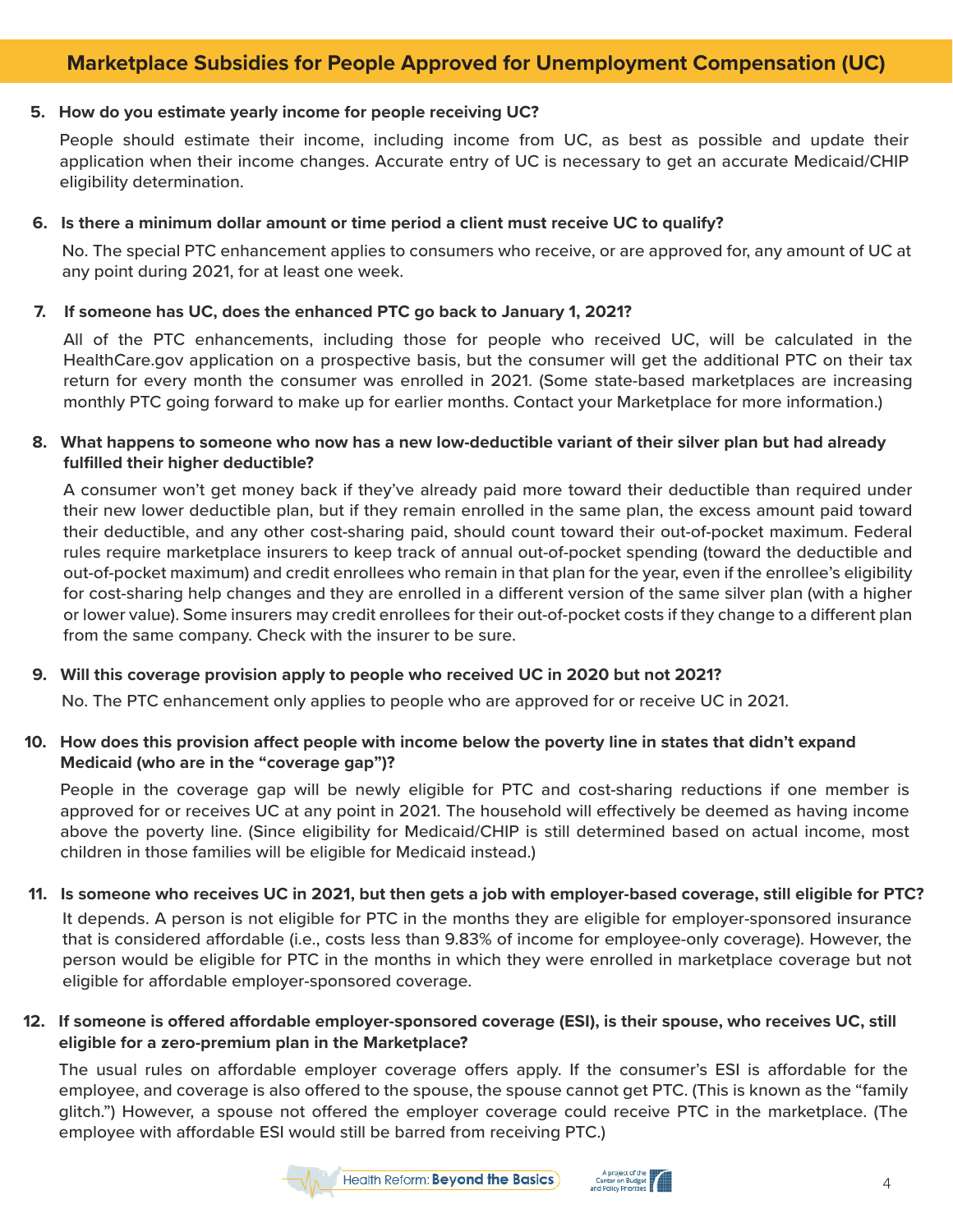# **Marketplace Subsidies for People Approved for Unemployment Compensation (UC)**

**13. Will the entire household be eligible for a zero-premium benchmark plan if one taxpayer receives UC in 2021?** Yes, assuming the other rules to claim PTC are met.

## **2020 PTC Repayment Relief**

#### **1. Who is eligible for PTC repayment forgiveness?**

PTC repayment will be forgiven for people who owe back all or a portion of their advance PTC on their 2020 tax return (the tax returns consumers are filing right now). This applies no matter the reason for repayment, including if someone was ineligible for the credit due to being married filing separately or had income above 400% FPL.

#### **2. How does the repayment forgiveness work?**

Enrollees who owe back a portion of their 2020 advance PTC should not include Form 8962 on their tax return. People who can receive additional PTC should still submit Form 8962 to get extra money they are owed. Taxpayers who have already filed will still get this tax relief and do not need to file an amended tax return. The IRS will return any repayment that has already been made.

#### **3. Will repayment forgiveness apply for 2021 tax returns?**

No. This applies only to 2020 tax returns and does not apply for the 2021 plan year. It's important that enrollees update their projected income throughout the year, especially if they have income increases, to make sure they don't owe back advance PTC when they file their 2021 taxes.

#### **4. Are there repayment caps for people with income over 400% FPL?**

No. There is no cap on repayment for people whose income is over 400% FPL. However, the expansion of the subsidy in 2021 and 2022 eliminates the hard cliff people previously faced when their income was projected to be below 400% FPL but then turned out to be higher. For example, let's say a 50-year-old with a projected income of \$50,000 (392% FPL) receives a \$3,400 advance PTC, but their income turned out to be \$53,000 (415% FPL). Previously, they would have repaid their entire \$3,400 credit. Now, since they are still PTC-eligible despite having income over 400% FPL, they'd owe back only about \$350 (the difference between their allowable PTC at \$50k and at \$53k.

#### **5. I've heard that a portion of unemployment compensation will not be taxed. How does that affect the PTC?**

The American Rescue Plan excludes the first \$10,200 of unemployment compensation (UC) from tax in 2020. Because this reduces adjusted gross income, it will also raise the amount of PTC someone qualifies for. This is on the 2020 tax return only. Do not subtract any portion of UC from countable income for 2021.

### **Special Enrollment Period**

**1. How long is the HealthCare.gov special enrollment period (SEP)?**

The HealthCare.gov SEP began on February 15, 2021 and ends on August 15, 2021.